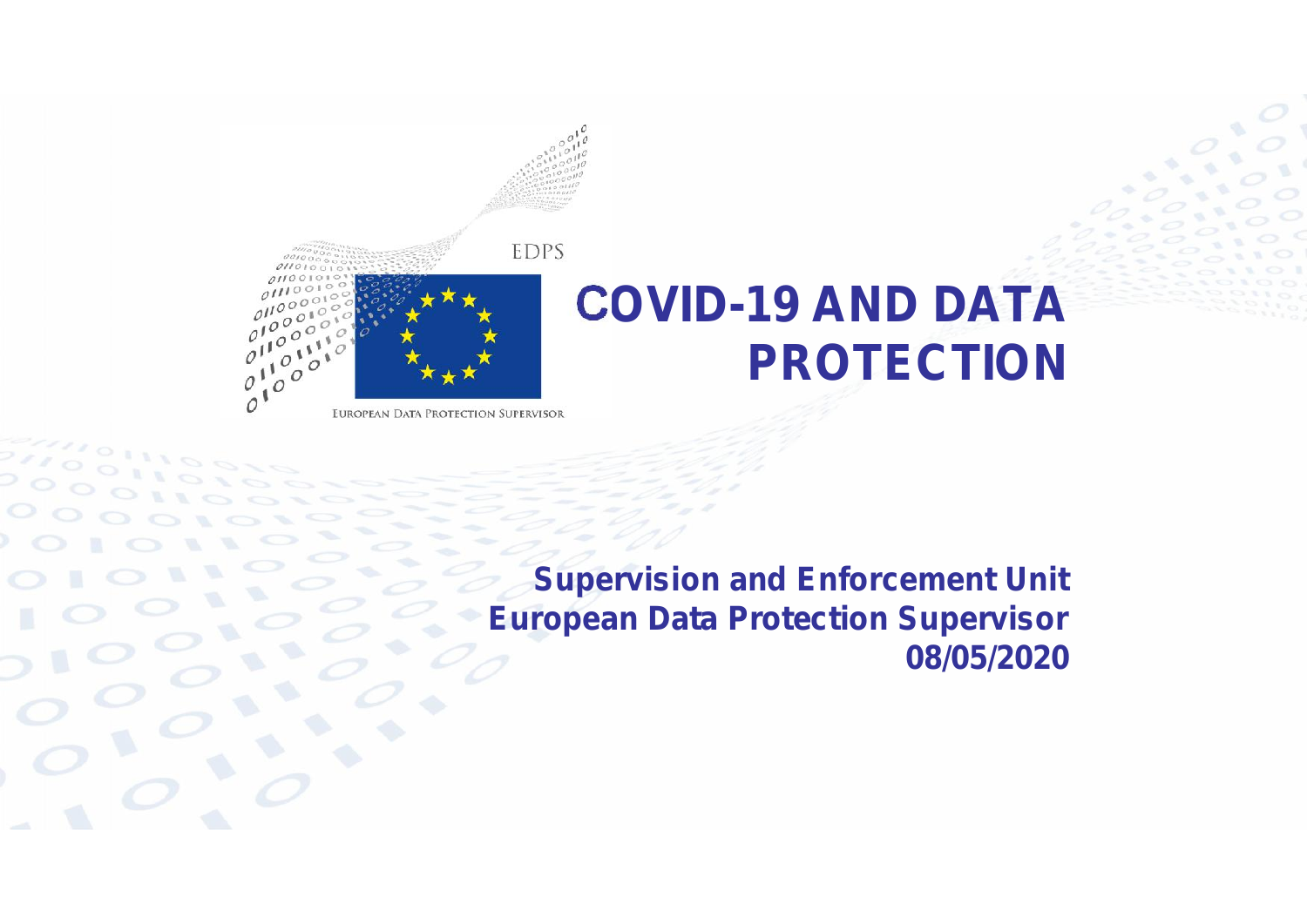- EDPS blogpost: "Carrying the torch in times of darkness" (April 30)
- EDPB statement on the processing of personal data in the context of the Covid-19 outbreak (March 19)
	- GDPR does not hinder the fight against the pandemic and applies to context such as Covid-19 outbreak
	- GDPR actually contributes to an efficient response
- EDPS call for a pan-European approach against the pandemic (April 6)

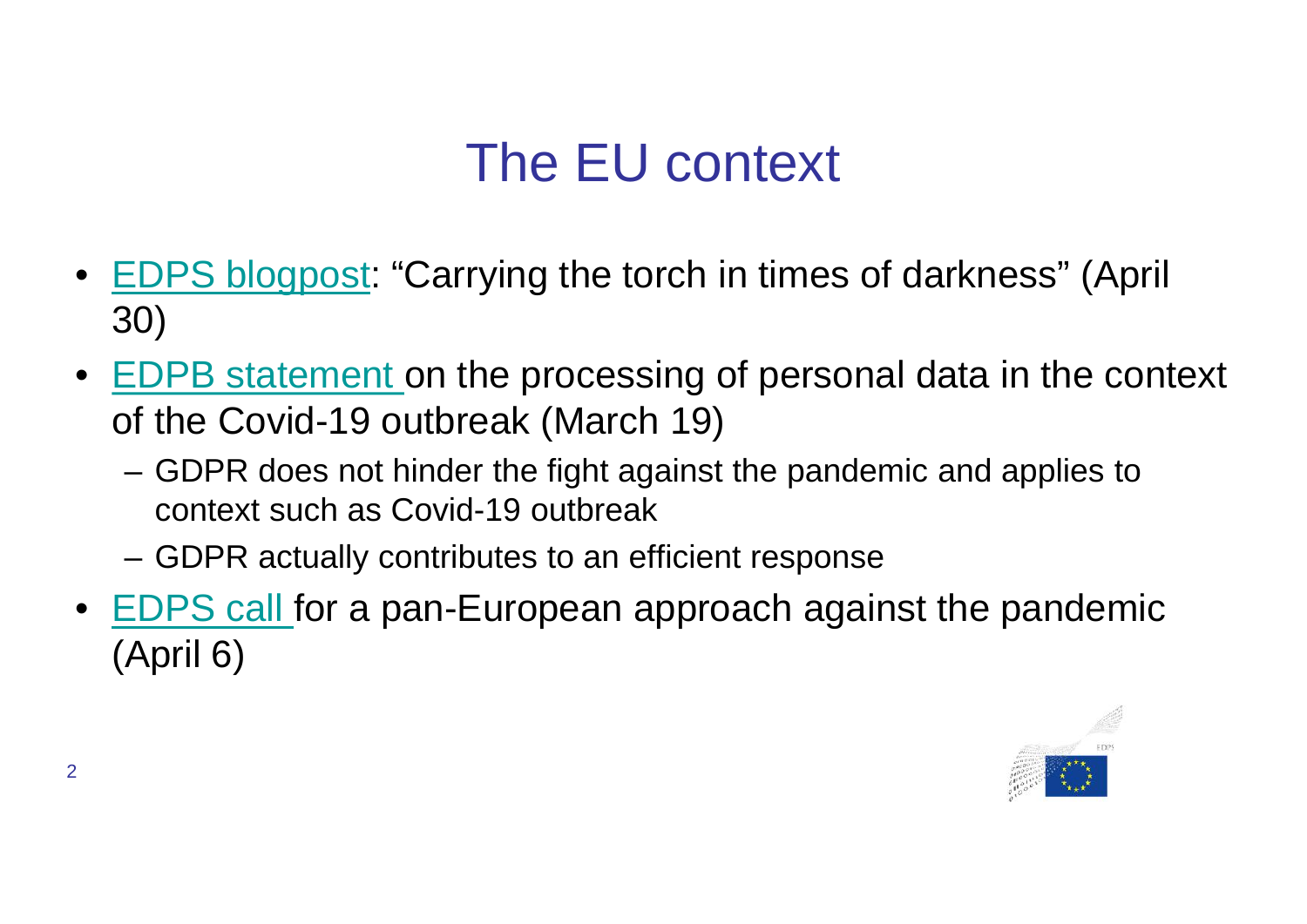- Use of location data for pandemic spread mapping
	- EDPS Comments on the European Commission's plan to access telecommunications data from telecommunications service providers to monitor the COVID-19 spread (March 25).
	- EDPB GL 04/2020 on the use of location data and contact tracing tools in the context of the Covid-19 outbreak (April 21)



•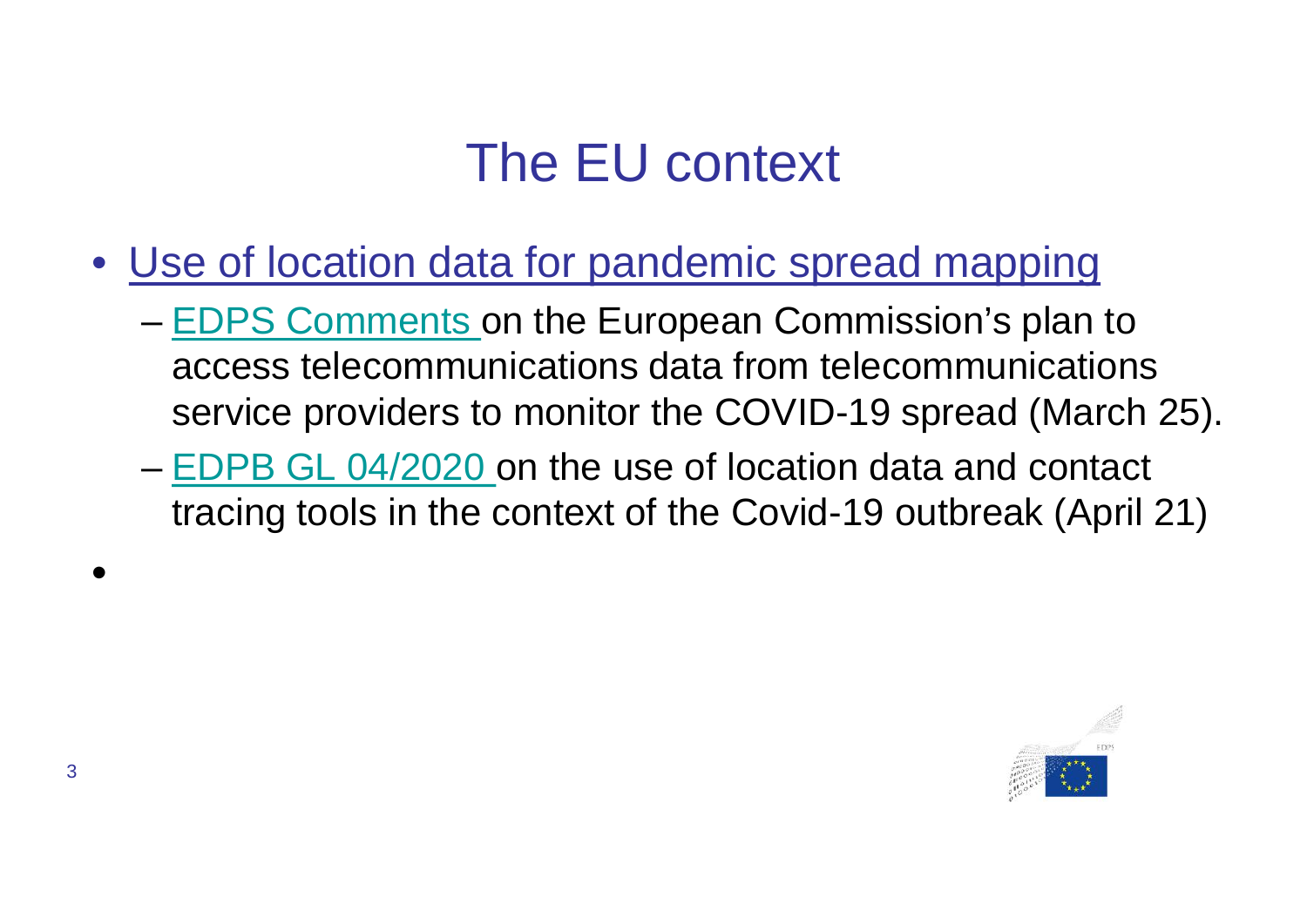- Contact tracing apps
	- COM Recommendation towards a common Union toolbox for the use of technology and data to combat and exit from the Covid-19 crisis of 8 April + Guidance on contact tracing apps.
	- EDPB Letter concerning COM Draft Guidance (April 14)

– EDPB Guidelines 04/2020 (April 21)

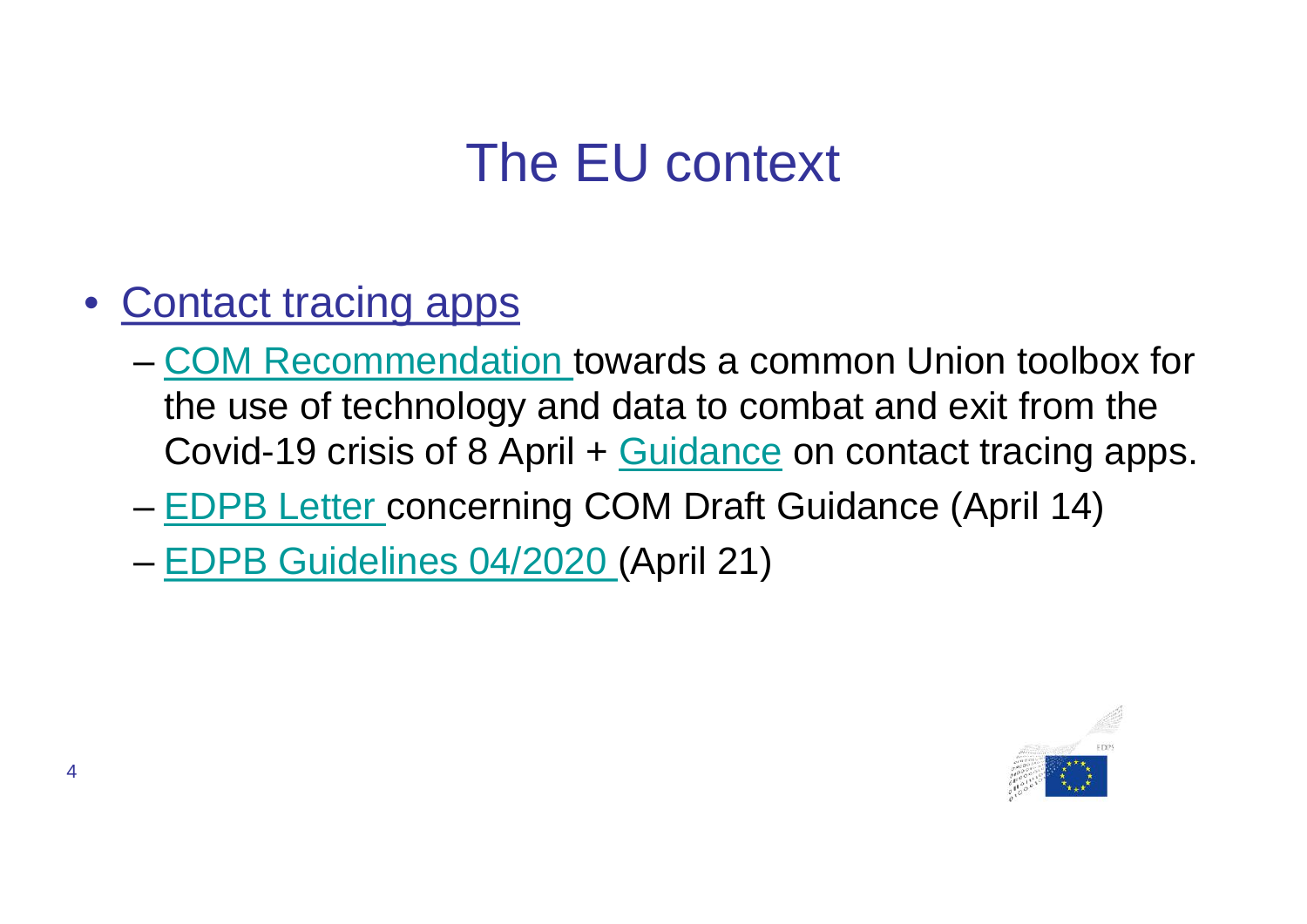- Scientific research
	- EDPB GL 03/2020 on the processing of data concerning health for the purpose of scientific research in the context of the COVID-19 outbreak (April 21)

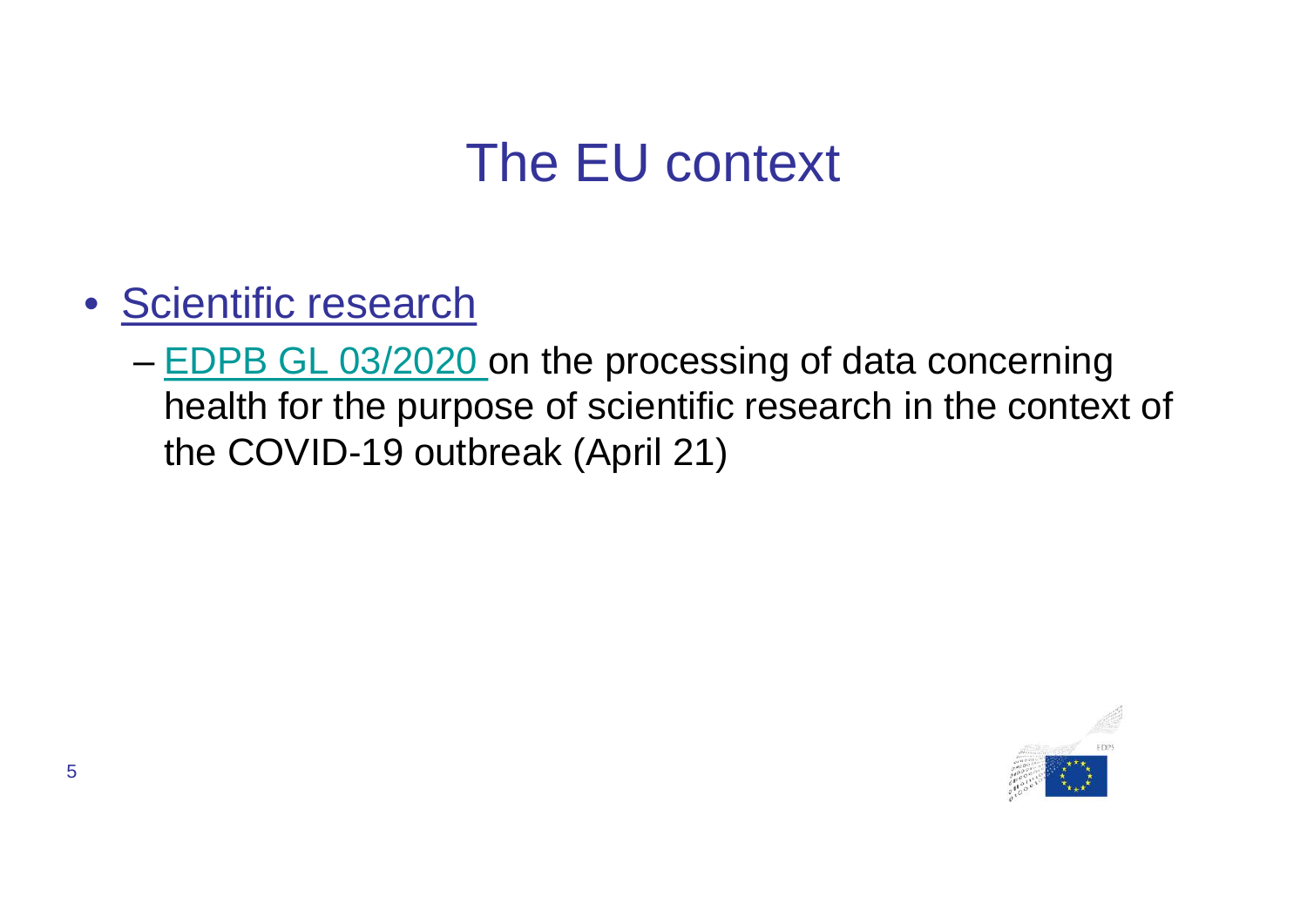

### **What are the DPOs' biggest challenges during this unprecedented pandemic crisis?**

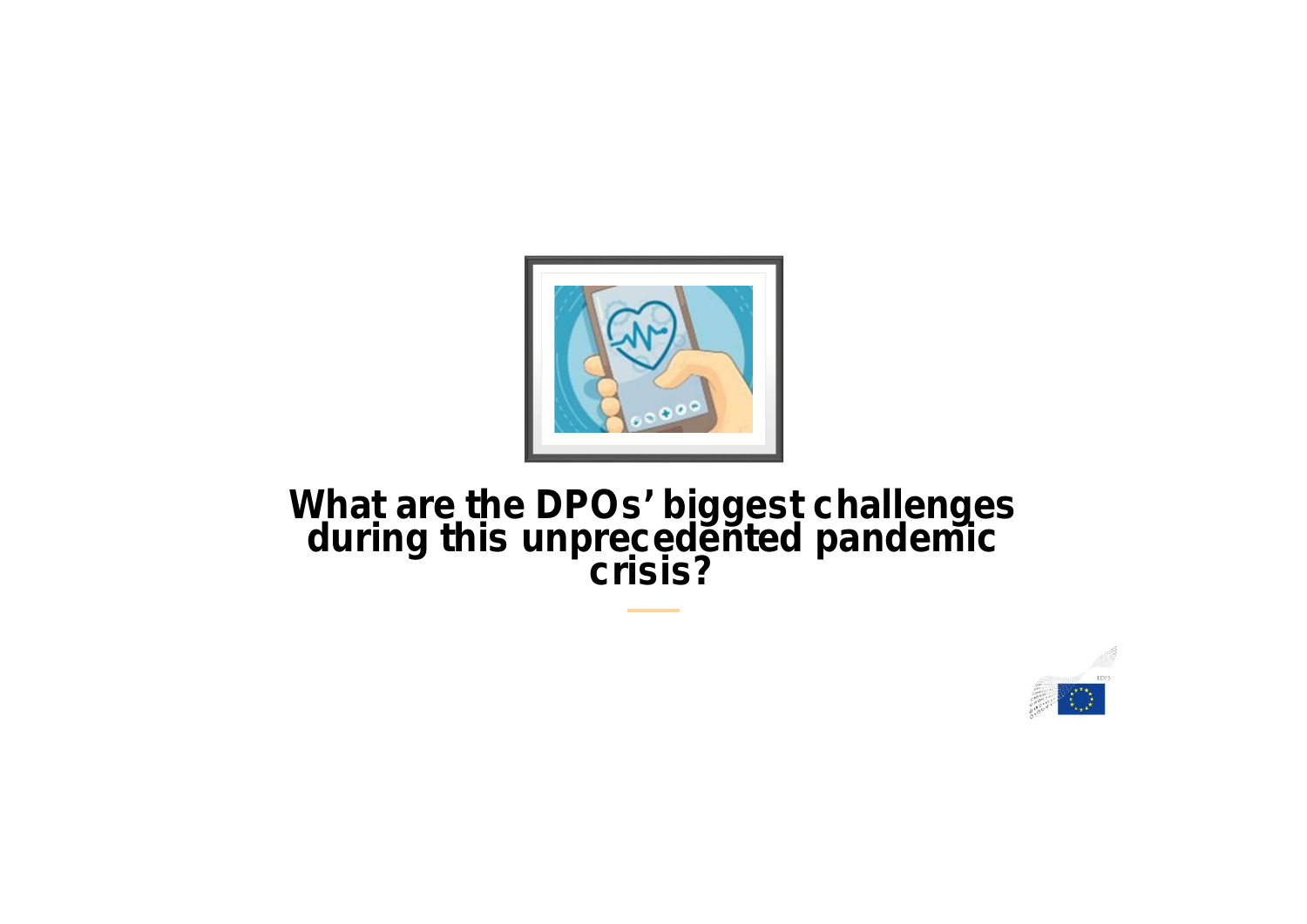

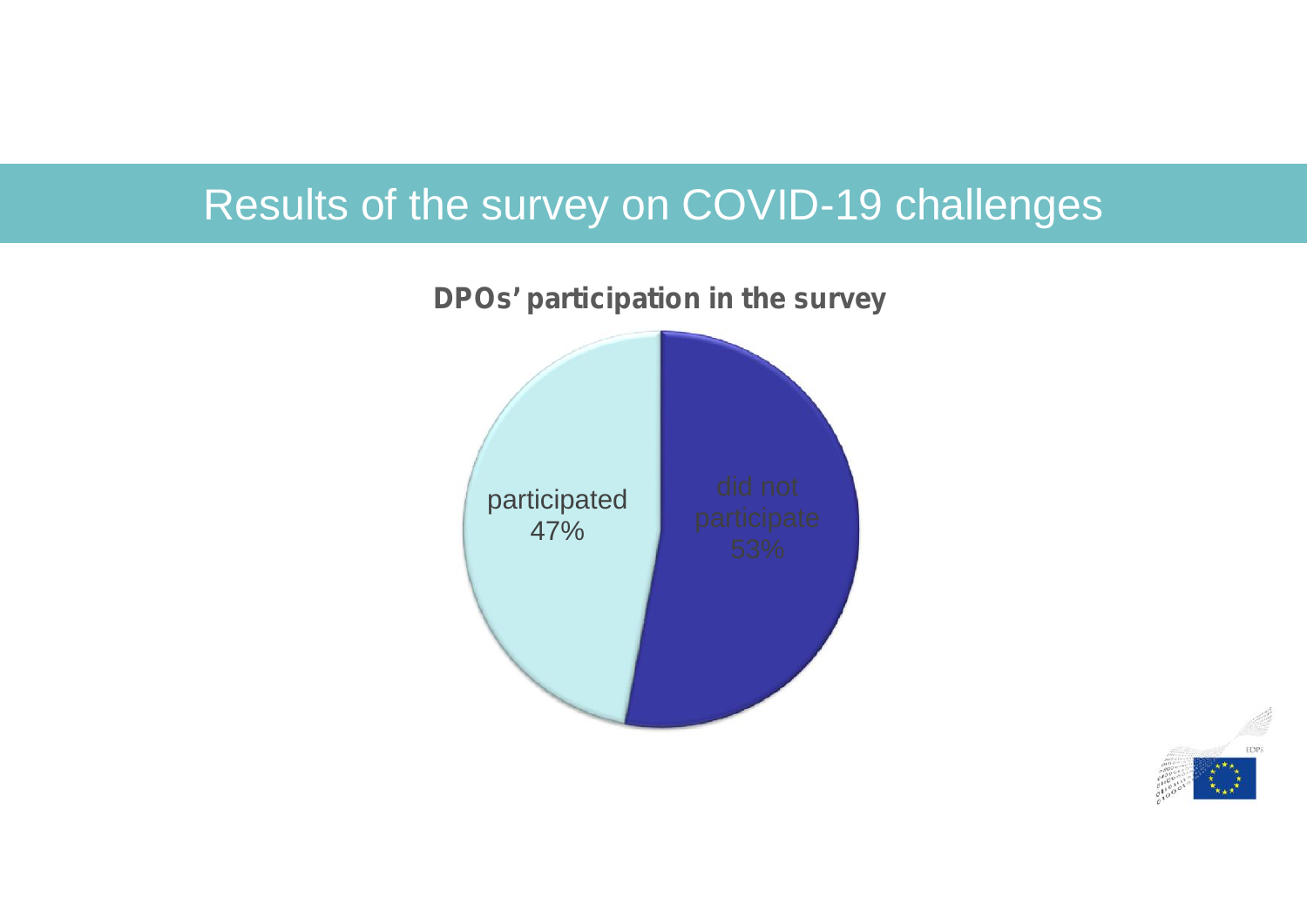0  $\mathfrak{D}$ 4 6 8 10 12 14 16 a. Personalprofessional life balance b. data protection being perceived by the managers as a problem c. Data protection becoming secondary d. Lack of adequate communication channels e. Other **1. What are the biggest challenges for you as a DPO during the COVID-19 crisis?** Additional workload; -Time pressure; -Children at home; -Independence.

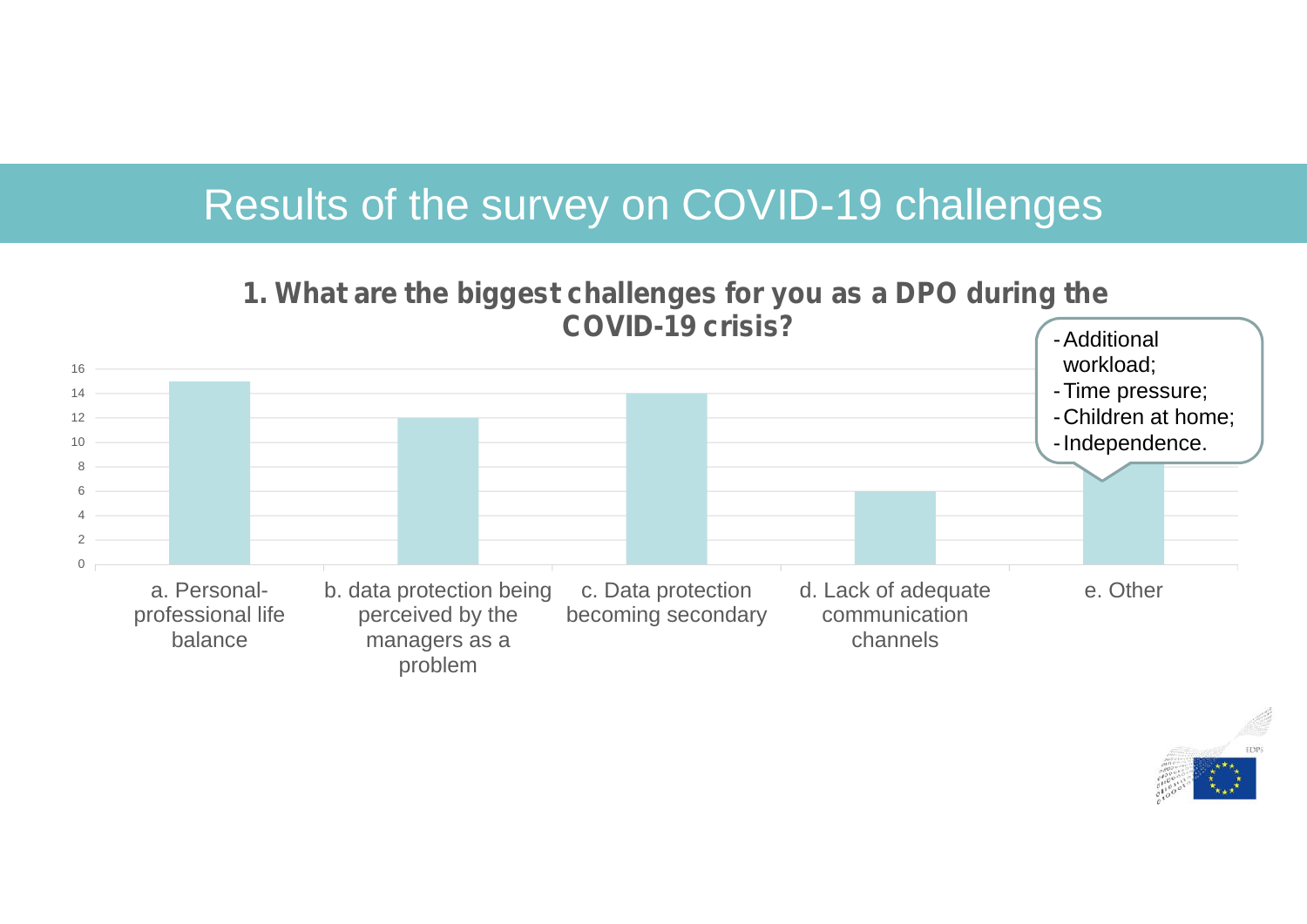#### **2. Did you find a solution to those challenges?**

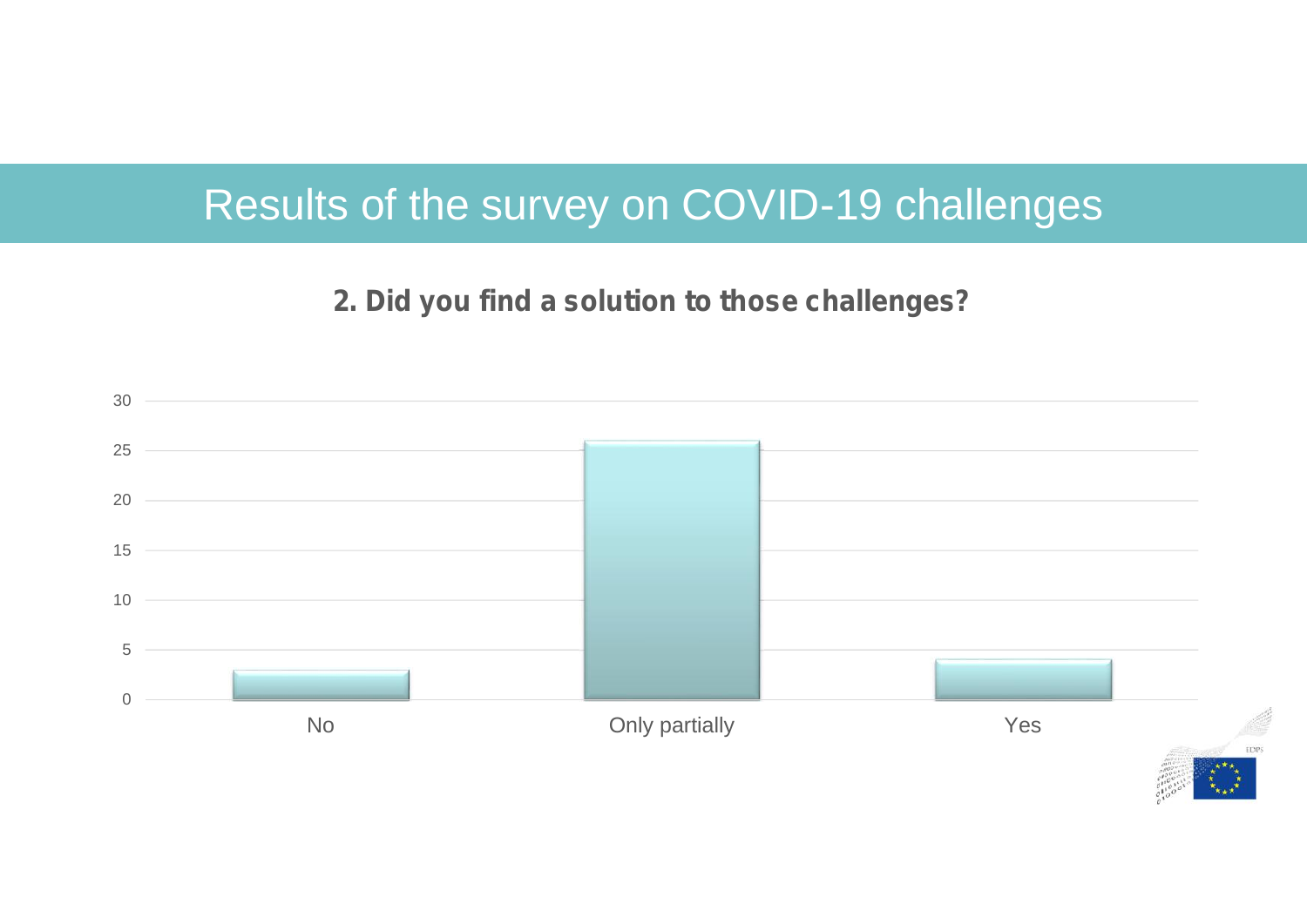

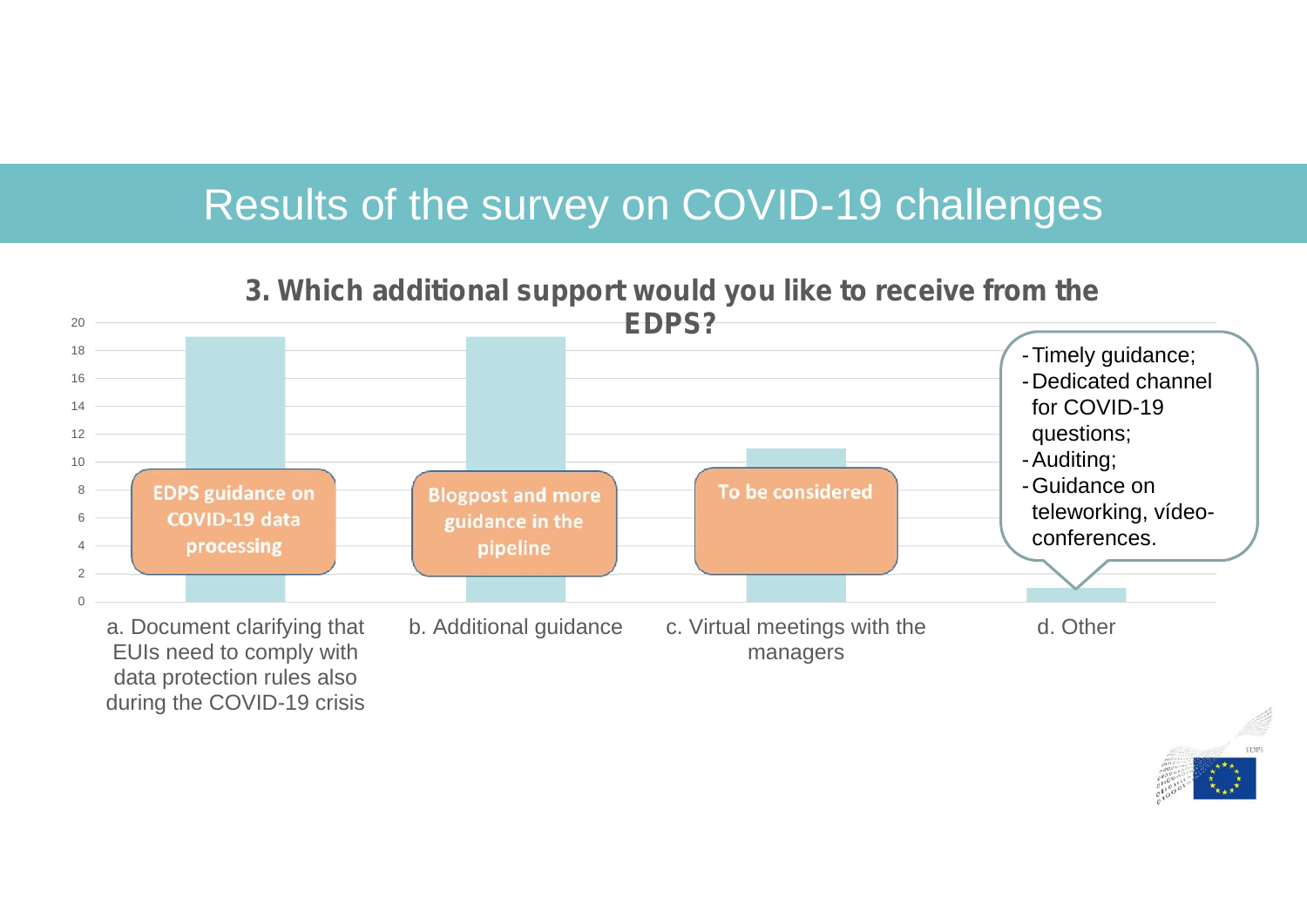## New trends in EUIs

- Many organisational adaptations in EUIs and more to come:
	- Lockdown/confinement: close to 100% telework, videoconferencing...
	- reopening: preventive measures, ensuring health and safety in the workplace...
	- "new normal": more to come...

- NB: this is all from the "EUI as employer" perspective
- Guidance document to come very soon!

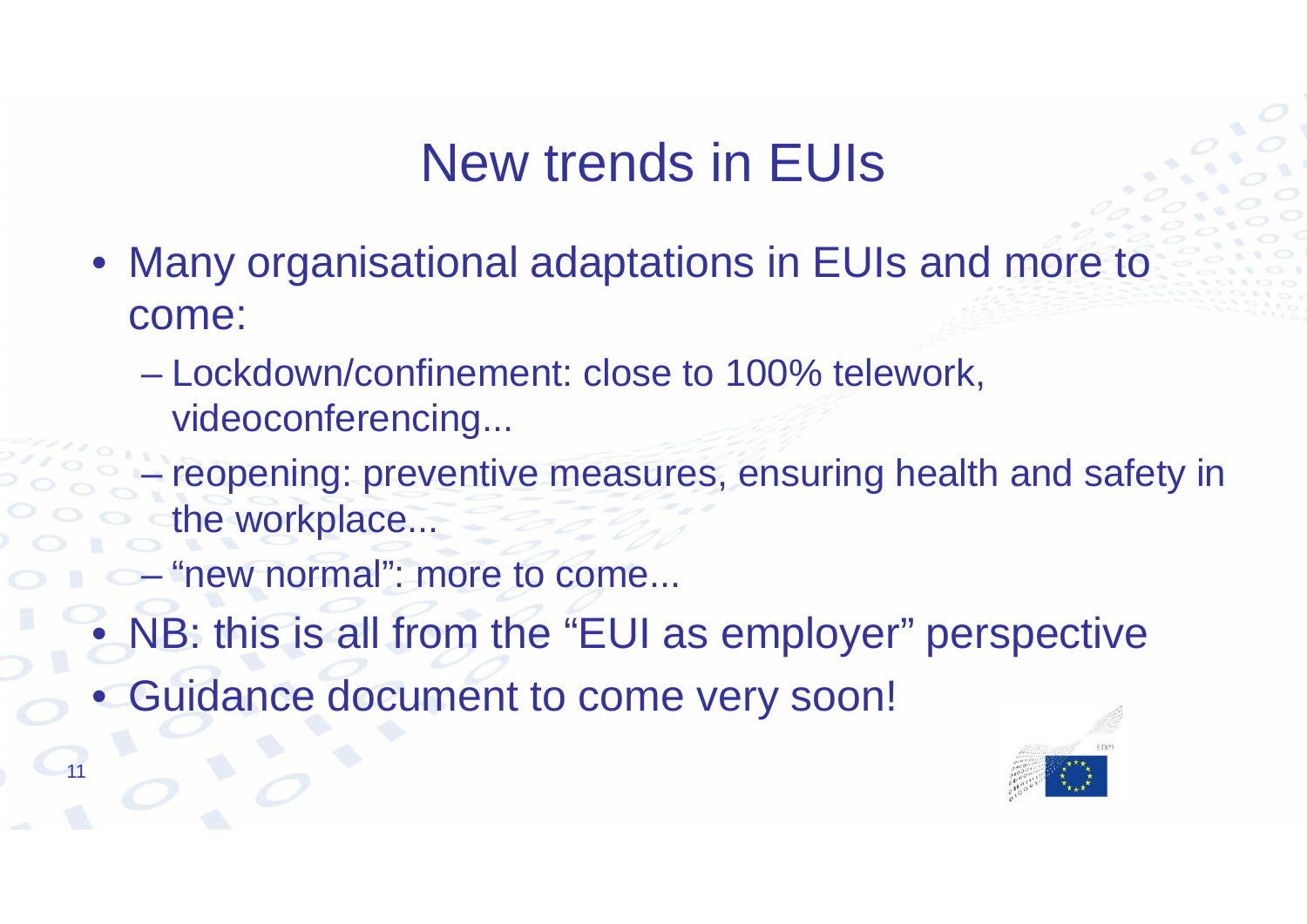# Tips to have in mind I

- Telework and videoconferencing tools
	- controller/processor relationship
	- monitoring by provider and/or employer
	- transfers?
	- **security**
	- decision-making processes: beware of lock-in!
- Recording video calls?
	- same approach as for recording or streaming in-person meetings: (most often) consent

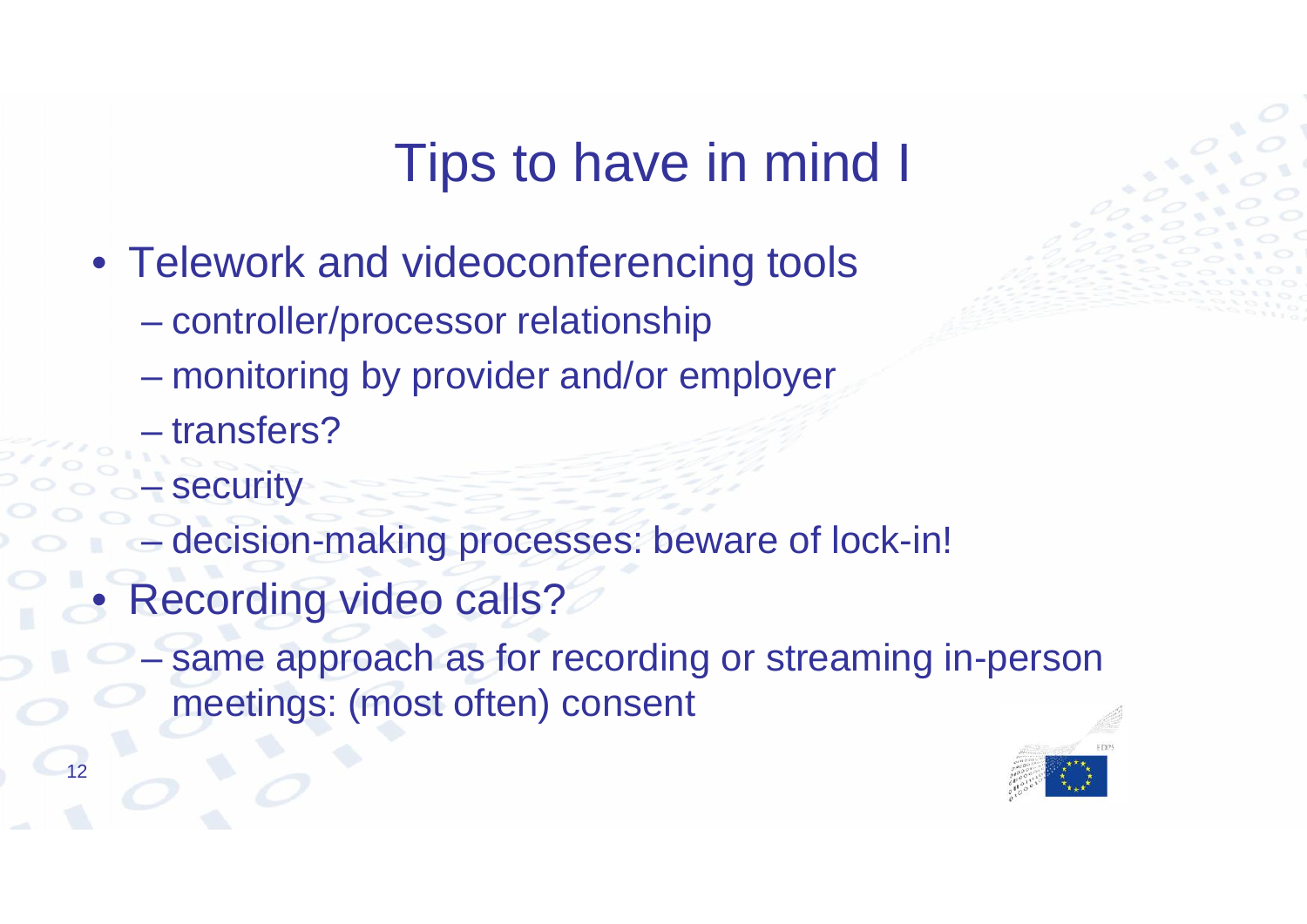## Tips to have in mind II

- DS requests for access etc.
	- possible issues on remote access to systems where information is held
	- deadlines still apply; if you can't make them, inform people as soon as possible, explain reasons and document
- eave requests

imposing restrictions on travel during leave is not the employer's role (unlike for duty travel)

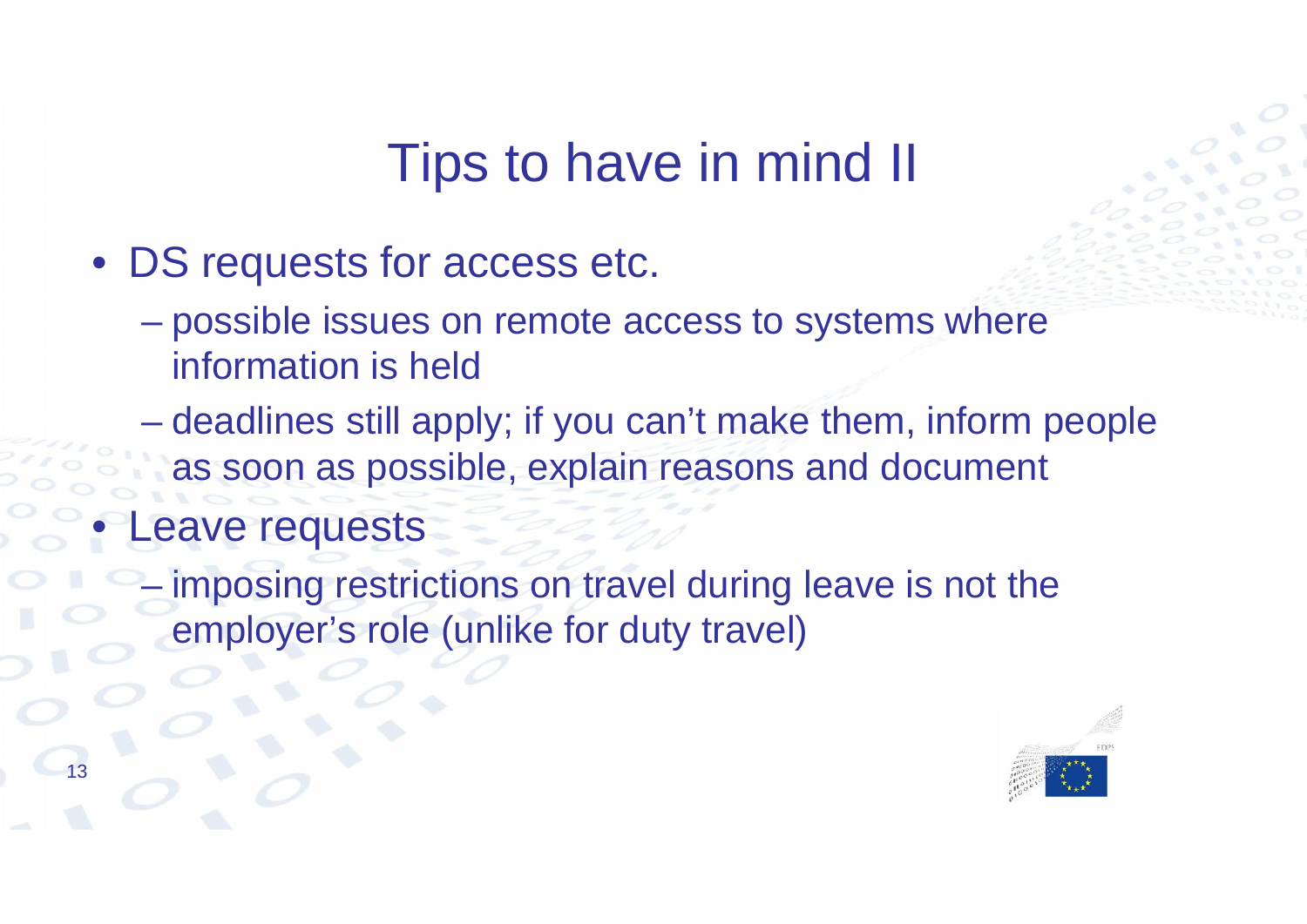# Tips to have in mind III

- Temperature checks at entrance?
	- EUIs are employers here, not border control!
	- Role of seat agreement and privileges and immunities
	- Check the approach in your host country; if under national rules, employers are...
		- ... obliged to check: can check (would be difficult to argue that EUI privileges and immunities get you out)
		- ... not required to check: would require autonomous ground for lawfulness under Art. 10 of the Reg. (would need to find it in Union law)

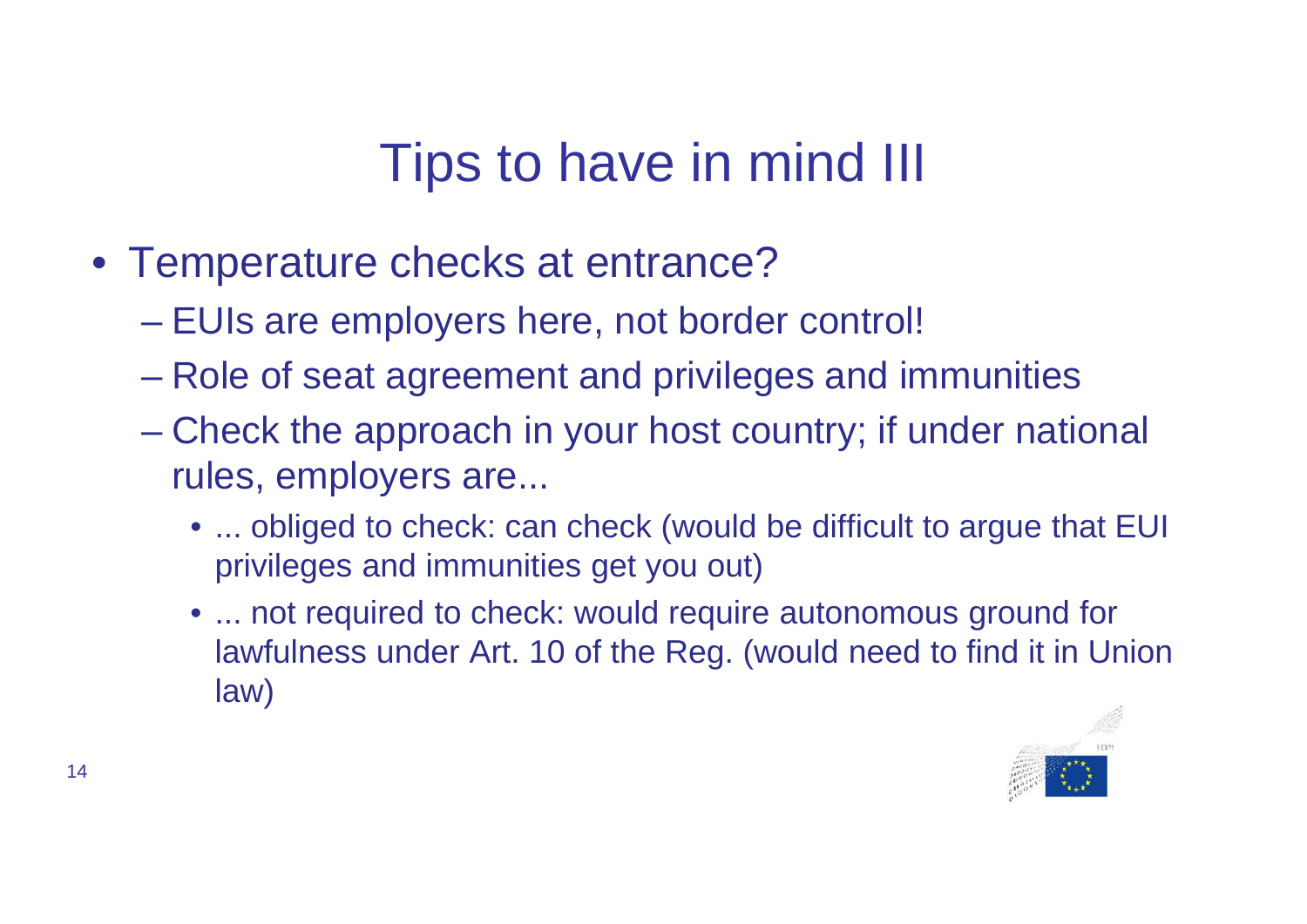# Tips to have in mind IV

- Role of medical services
	- can give advice on preventive measures
	- not primary care provider, do not interfere with health privacy
- Contact tracing / exposure notification?
	- not for EUIs as employers, but for public health authorities. You can provide info if requested, but don't try to take over their role.
- Health/immunity certificates?
	- many issues: kinds of tests and their accuracy, scientific uncertainty  $\Rightarrow$ WHO scientific brief
	- Advise against, even more so as employers